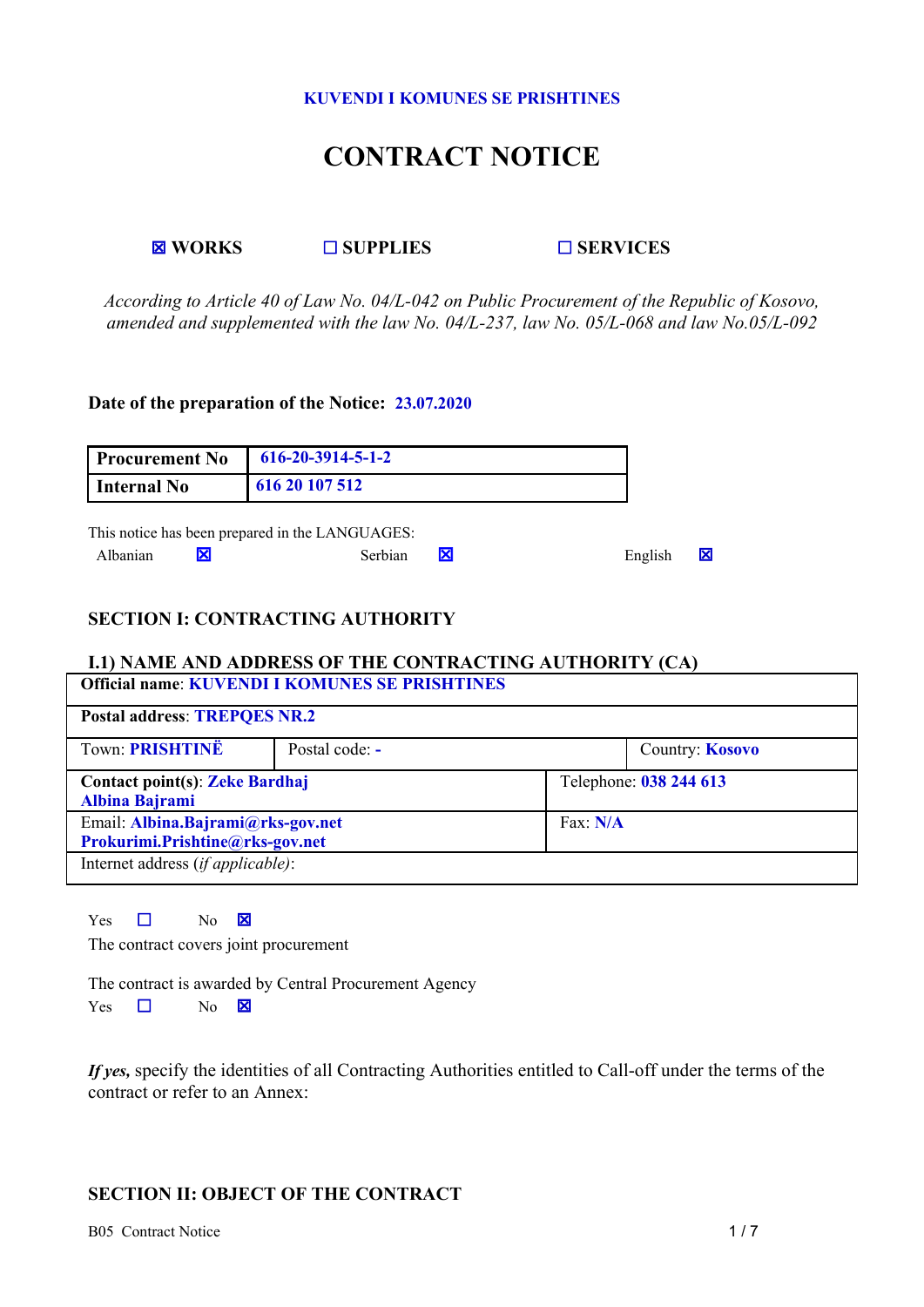# **II.1) DESCRIPTION**

| II.1.1) Contract title attributed by the contracting authority:<br>"Construction of Three New Schools, Provision of Maintenance and Operation Services in                                                                                                                               |                                                                                                           |                           |  |  |
|-----------------------------------------------------------------------------------------------------------------------------------------------------------------------------------------------------------------------------------------------------------------------------------------|-----------------------------------------------------------------------------------------------------------|---------------------------|--|--|
| <b>Municipality of Pristina, Republic of Kosovo"</b><br>II.1.2) Type of contract and location of works, place of delivery or of performance<br>(Choose one category only - works, supplies or services - which corresponds to the main part of the<br>specific object of your contract) |                                                                                                           |                           |  |  |
| <b>X</b> Works                                                                                                                                                                                                                                                                          | <b>Supplies</b><br>ப                                                                                      | <b>Services</b><br>$\Box$ |  |  |
| <b>EXecution</b><br>$\Box$ Design and execution<br>$\Box$ Realisation, by whatever<br>means, of work, corresponding<br>to the requirements                                                                                                                                              | $\Box$ Purchase<br>$\Box$ Lease<br>$\Box$ Rental<br>$\Box$ Hire purchase<br>$\Box$ A combination of these |                           |  |  |
| Main site or location of works or main place of delivery or main place of performance<br><b>Prishtine</b>                                                                                                                                                                               |                                                                                                           |                           |  |  |
| II.1.3) The notice involves                                                                                                                                                                                                                                                             |                                                                                                           |                           |  |  |
| The establishment of framework agreement                                                                                                                                                                                                                                                |                                                                                                           |                           |  |  |
| II.1.4) Information on framework agreement (if applicable):                                                                                                                                                                                                                             |                                                                                                           |                           |  |  |
| Framework agreement with single operator<br>П                                                                                                                                                                                                                                           |                                                                                                           |                           |  |  |
| Framework agreement with several operators                                                                                                                                                                                                                                              |                                                                                                           |                           |  |  |
| <b>Execution of the Contract:</b>                                                                                                                                                                                                                                                       |                                                                                                           |                           |  |  |
| Call offs/Place Orders<br>ш                                                                                                                                                                                                                                                             |                                                                                                           |                           |  |  |
| Subsidiary Contracts/Mini-competition<br>□                                                                                                                                                                                                                                              |                                                                                                           |                           |  |  |
| Duration of framework agreement: in months                                                                                                                                                                                                                                              |                                                                                                           |                           |  |  |
| II.1.5) Short description of the object of the contract                                                                                                                                                                                                                                 |                                                                                                           |                           |  |  |
| II.1.6) Common Procurement Vocabulary classification (CPV)                                                                                                                                                                                                                              |                                                                                                           |                           |  |  |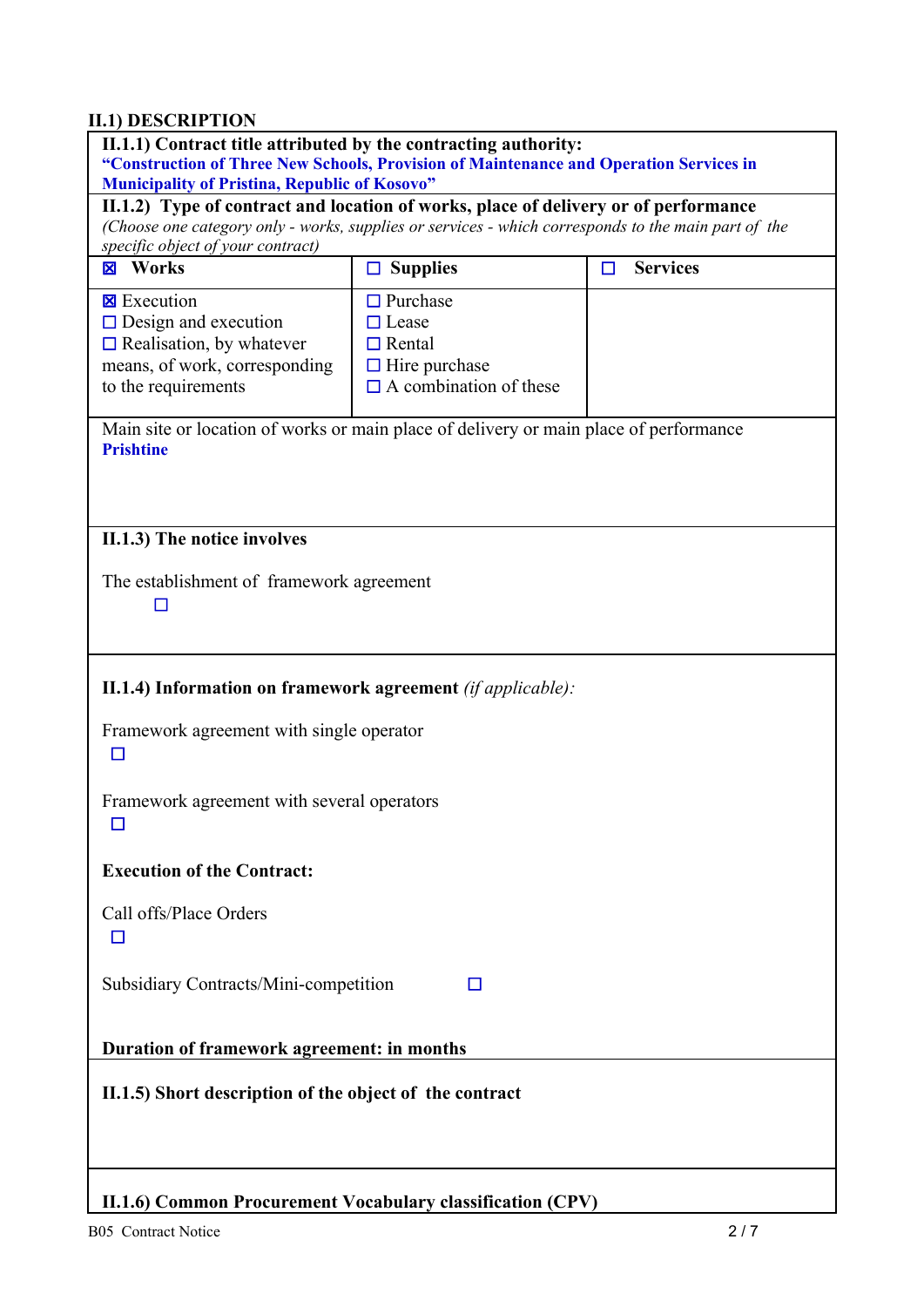| 45110000-1          |                                                                       |                                                                 |                   |  |
|---------------------|-----------------------------------------------------------------------|-----------------------------------------------------------------|-------------------|--|
|                     | II.1.7) Variants are accepted                                         |                                                                 |                   |  |
| Yes                 | $\boxtimes$<br>N <sub>0</sub>                                         |                                                                 |                   |  |
| □<br>Yes            | II.1.8) Division into lots<br>$\mathbf{\mathbf{X}}$<br>N <sub>0</sub> |                                                                 |                   |  |
|                     |                                                                       |                                                                 |                   |  |
|                     |                                                                       | If yes, tenders may be submitted for <i>(tick one box only)</i> |                   |  |
| $\Box$ one lot only |                                                                       | $\Box$ all lots                                                 |                   |  |
|                     | II.1.9) Information about lots $(ifappliedbe)$                        |                                                                 |                   |  |
| Lot no              | Lot title                                                             |                                                                 | Short description |  |
|                     |                                                                       |                                                                 |                   |  |

**The maximum number of Lots that may be awarded to one Economic Operator is**:

**II.1.10) Estimated contract value: 10,300,000.00**

#### **II.2) QUANTITY OR SCOPE OF THE CONTRACT**

**Total quantity or scope** *(including all lots and options if applicable)* **According to the requests of the officials of the Contracting Authority**

#### **II.3) DURATION OF THE CONTRACT OR TIME LIMITS FOR COMPLETION**

Duration in months **96** *or* days (from the award of the contract)  *or* Starting Completion

# **SECTION III: LEGAL, ECONOMIC, FINANCIAL AND TECHNICAL INFORMATION**

# **III.1) CONDITIONS RELATING TO THE CONTRACT**

**III.1.1) Performance security required Yes No** *If* yes, amount of performance security EUR or % of contract value. **III.1.2) Legal form to be taken by grouping of economic operators to whom the contract is to be awarded** *(if applicable)* **III.1.3) Other particular conditions to which performance of the contract is subject Yes No**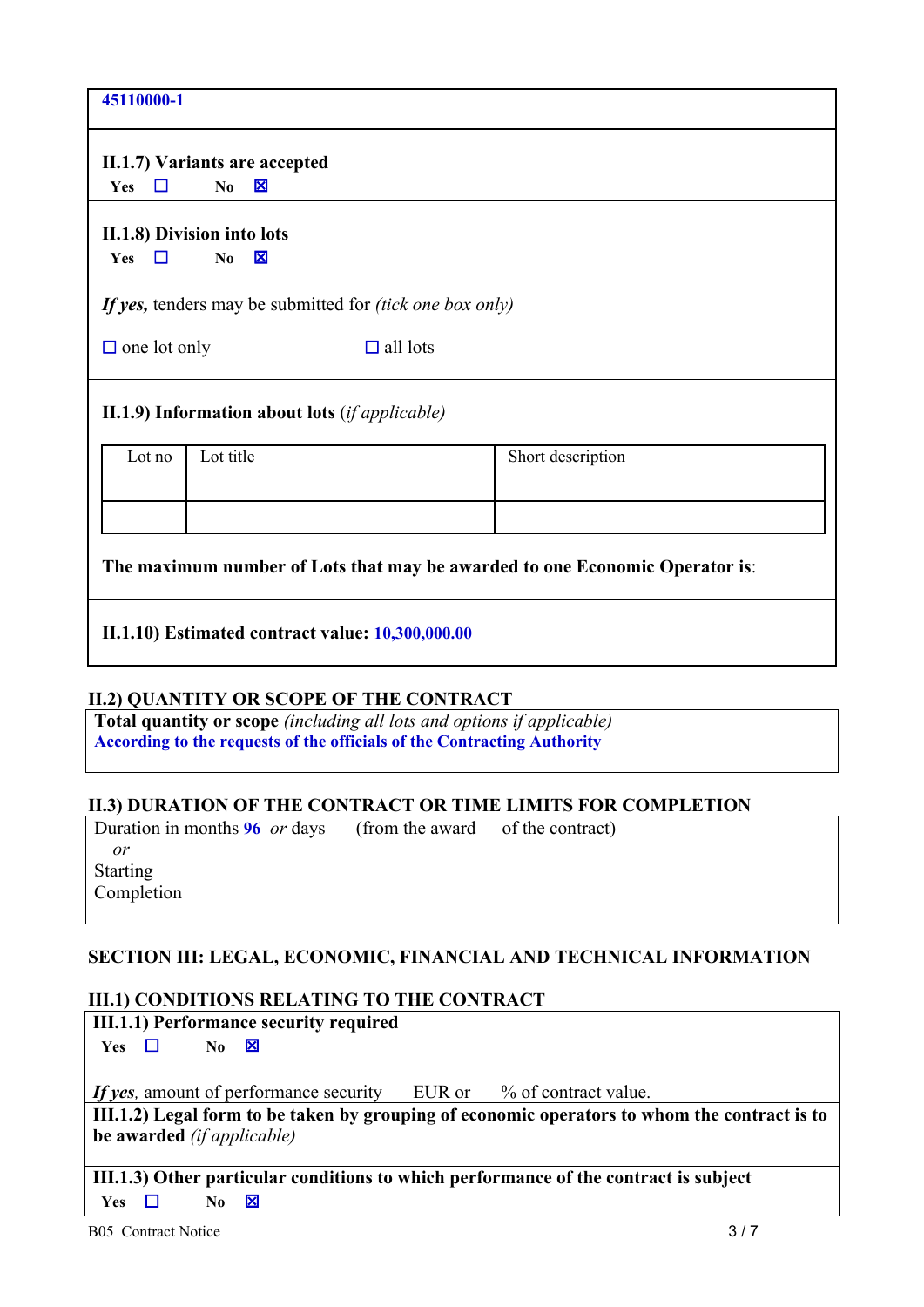| <b>III.2) CONDITIONS FOR PARTICIPATION</b>                                                                                                                                                                                                                                                                                                                                                                                                                                                                                                                                                                                                                                                                                                                                                                                                                                                                                                                                                       |                                                                                                                                                                                                                                                                                                                                                                                                                                                                                                                                                                                                                                                                                                                                                                                                                                                                                                                                                                                                                                                                                                                                                |
|--------------------------------------------------------------------------------------------------------------------------------------------------------------------------------------------------------------------------------------------------------------------------------------------------------------------------------------------------------------------------------------------------------------------------------------------------------------------------------------------------------------------------------------------------------------------------------------------------------------------------------------------------------------------------------------------------------------------------------------------------------------------------------------------------------------------------------------------------------------------------------------------------------------------------------------------------------------------------------------------------|------------------------------------------------------------------------------------------------------------------------------------------------------------------------------------------------------------------------------------------------------------------------------------------------------------------------------------------------------------------------------------------------------------------------------------------------------------------------------------------------------------------------------------------------------------------------------------------------------------------------------------------------------------------------------------------------------------------------------------------------------------------------------------------------------------------------------------------------------------------------------------------------------------------------------------------------------------------------------------------------------------------------------------------------------------------------------------------------------------------------------------------------|
| <b>III.2.1) Eligibility Requirements:</b>                                                                                                                                                                                                                                                                                                                                                                                                                                                                                                                                                                                                                                                                                                                                                                                                                                                                                                                                                        | Documentary evidence required:                                                                                                                                                                                                                                                                                                                                                                                                                                                                                                                                                                                                                                                                                                                                                                                                                                                                                                                                                                                                                                                                                                                 |
| The Economic Operator must meet the<br>requirements specified in Article 65 of the<br>Public Procurement Law (PPL), Law no. 04 L-<br>42. The PPL can be downloaded from http<br>krpp.rks-gov.                                                                                                                                                                                                                                                                                                                                                                                                                                                                                                                                                                                                                                                                                                                                                                                                    | A written declaration under Oath<br>a.<br>signed by the Applicant by using the form in<br><b>Annex 3C and 3D</b>                                                                                                                                                                                                                                                                                                                                                                                                                                                                                                                                                                                                                                                                                                                                                                                                                                                                                                                                                                                                                               |
| III.2.2) Professional Suitability:                                                                                                                                                                                                                                                                                                                                                                                                                                                                                                                                                                                                                                                                                                                                                                                                                                                                                                                                                               | Documentary evidence required:                                                                                                                                                                                                                                                                                                                                                                                                                                                                                                                                                                                                                                                                                                                                                                                                                                                                                                                                                                                                                                                                                                                 |
|                                                                                                                                                                                                                                                                                                                                                                                                                                                                                                                                                                                                                                                                                                                                                                                                                                                                                                                                                                                                  |                                                                                                                                                                                                                                                                                                                                                                                                                                                                                                                                                                                                                                                                                                                                                                                                                                                                                                                                                                                                                                                                                                                                                |
| III.2.3) Economic and financial capacity                                                                                                                                                                                                                                                                                                                                                                                                                                                                                                                                                                                                                                                                                                                                                                                                                                                                                                                                                         | Documentary evidence required:                                                                                                                                                                                                                                                                                                                                                                                                                                                                                                                                                                                                                                                                                                                                                                                                                                                                                                                                                                                                                                                                                                                 |
| <b>The Prospective Tenderer must</b><br>1.<br>demonstrate that it has had profitable<br>operations in each of the last three (3) fiscal<br>years 2019 2018 2017. 2.<br><b>The Prospective</b><br>Tenderer must demonstrate that it has had an<br>aggregate turnover of at least EUR 15 Million<br>(fifteen million) in the last three (3) fiscal years<br>2019 2018 2017. 3.<br><b>The Prospective</b><br>Tenderer must demonstrate that it has a net<br>asset value worth of EUR 2 million as of end of<br>2018 2019                                                                                                                                                                                                                                                                                                                                                                                                                                                                            | <b>Audited Financial Statements by a</b><br>1.<br>certified accountant or an Independent licensed<br>accountant and completion of Annex 3.F. 2.<br><b>Audited Financial Statements by a</b><br>certified accountant or an Independent licensed<br>accountant and completion of Annex 3.F. 3.<br><b>Audited Financial Statements by a</b><br>certified accountant or an Independent licensed<br>accountant and completion of Annex 3.F.                                                                                                                                                                                                                                                                                                                                                                                                                                                                                                                                                                                                                                                                                                         |
| III.2.4) Technical and professional capacity                                                                                                                                                                                                                                                                                                                                                                                                                                                                                                                                                                                                                                                                                                                                                                                                                                                                                                                                                     | Documentary evidence required:                                                                                                                                                                                                                                                                                                                                                                                                                                                                                                                                                                                                                                                                                                                                                                                                                                                                                                                                                                                                                                                                                                                 |
| The potential Tendered must submit a<br>1.<br>list specifying each of the potential Tenderer's<br>works projects and construction activities of<br>high rise buildings carried out over the past<br>three (3) years preceding publishing of this<br><b>Prequalification Document 2. The potential</b><br>tenderer must demonstrate that it has<br>constructed or financed the construction of at<br>least two (2) residential, public or commercial<br>buildings projects, in the last three (3) years<br>preceding the publishing of this<br><b>Prequalification Document, each with a value</b><br>not lower than EUR 1.5 Million. The potential<br><b>Tenderer must demonstrate that it has</b><br>performed construction works of residential,<br>public or commercial buildings projects of at<br>least 10,000 m2, which includes at least one (1)<br>building having a minimum area of 1,000 m2,<br>in the last three (3) years preceding publishing<br>of this Prequalification Document. | <b>Certificates of satisfactory execution</b><br>1.<br>and or completion for the most important<br>works projects and or construction activities.<br>2.<br>The list of contracts must include at<br>least the value of the works, the date, the place<br>of work and the name of the other contracting<br>party. See ANNEX 3 E. Certificate issued by<br>the other contracting party which must at least<br>include the following information the name<br>and registered office of the contracting party s,<br>the subject matter of the contract, the value of<br>the works (excluding VAT), date, place of<br>performance of the works and whether the<br>works have been duly executed. AND OR<br><b>Certificates issued by public institutions</b><br>confirming technical acceptance of the<br>The list of contracts must<br>building. 3.<br>include at least the value of the works, the date,<br>the place of work and the name of the other<br>contracting party. See ANNEX 3 E Certificate<br>issued by the other contracting party which<br>must at least include the following information<br>the name and registered office of the |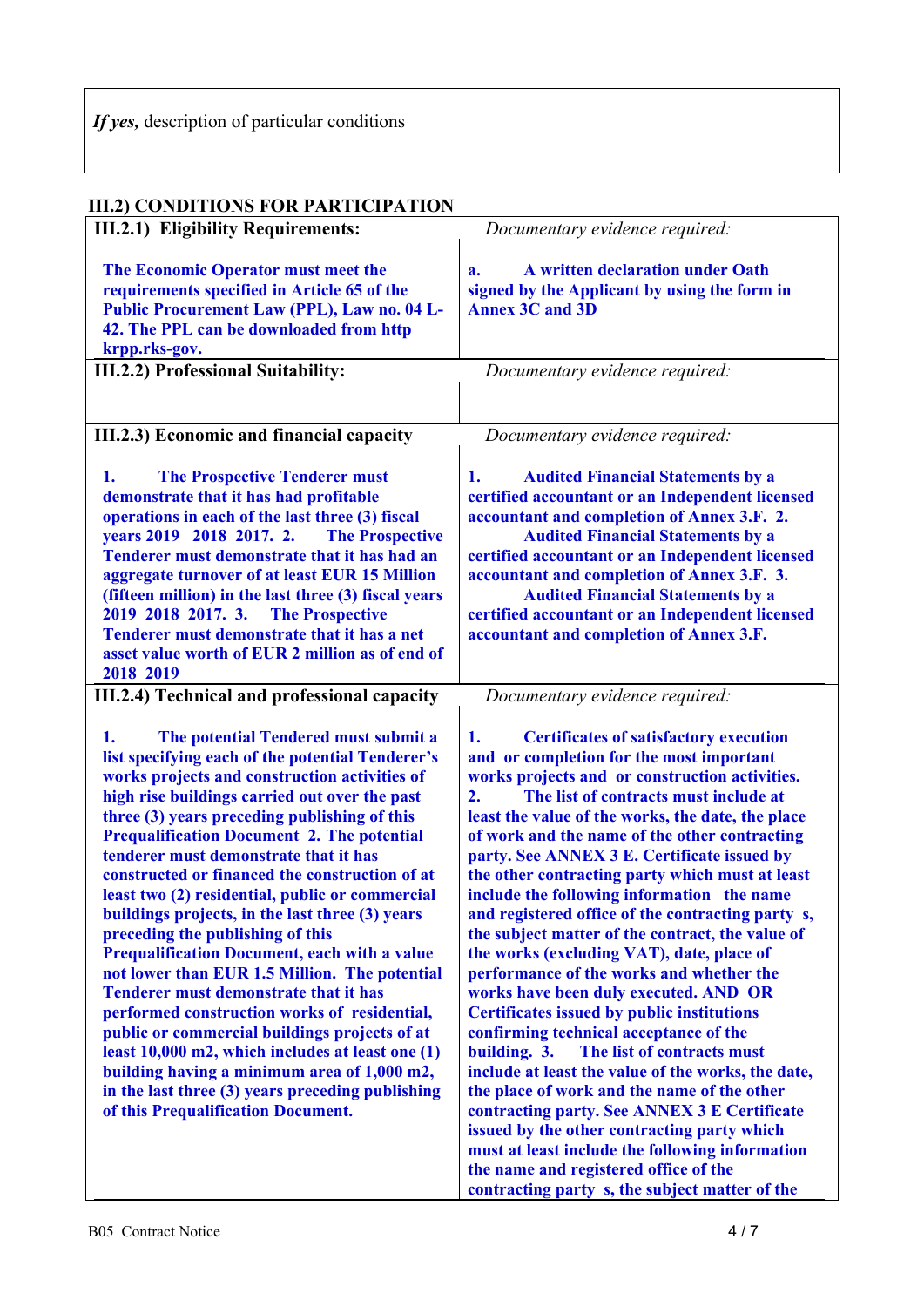| contract, the value of the works (excluding   |
|-----------------------------------------------|
| VAT), date, place of performance of the works |
| and whether the works have been duly          |
| executed. AND OR Certificates issued by       |
| public institutions confirming technical      |
| acceptance of the building.                   |

#### **III.3) CONDITIONS SPECIFIC TO SERVICE CONTRACTS**

**Yes**  $\Box$  **No**  $\Box$ 

**III.3.1) Execution of services is reserved to a particular profession**

*If yes,* reference to the relevant law, regulation or administrative provision

 **III.3.2) Legal persons should indicate the names and professional qualifications of the staff responsible for the execution of the service Yes**  $\Box$  **No**  $\Box$ 

#### **SECTION IV: PROCEDURE**

## **IV.1) TYPE OF PROCEDURE**

| IV.1.1) Type of Procedure     |  |  |
|-------------------------------|--|--|
| $\Box$ Open                   |  |  |
| <b>EX</b> Restricted          |  |  |
| $\Box$ Competitive Negotiated |  |  |
| $\Box$ Price Quotation        |  |  |

**IV.1.2) Limitations on the number of the operators who will be invited to tender** *(restricted or competitive negotiated procedure)*

On the basis of the applications received, at most 6 candidates will be invited to submit detailed tenders for this contract. If more than 6 eligible candidates meet the above selection criteria, the relative strengths and weaknesses of the applications of these candidates shall be re-examined to identify the six best applications for the tender procedure. The only factors which will be taken into consideration during this re-examination are:

**The factors which will be taken into consideration during the re- examination of the applications are All candidates having submitted the required documentation demonstrating or affirming that the candidates are eligible and meet the minimum qualification requirements shall be considered prequalified and selected to receive an invitation to tender unless the number of such candidates exceeds six (6). If the number of eligible candidates meeting the selection criteria is greater than the maximum of six, the relative strengths and weaknesses of the applications of these candidates shall be re-examined in order to identify the six best applications for the tender procedure. The only factors which will be taken into consideration during this re-examination are 1) the highest total turnover over the last 3 fiscal years 2019 2018 2017**

**IV.1.3) Reduction of number of the operators during the negotiations** *(competitive negotiated procedure)*

**Yes**  $\Box$  **No**  $\Box$ 

Conduct the negotiations in successive stages in order to reduce the number of the tenders

The Contracting Authority will award the contract based on the initial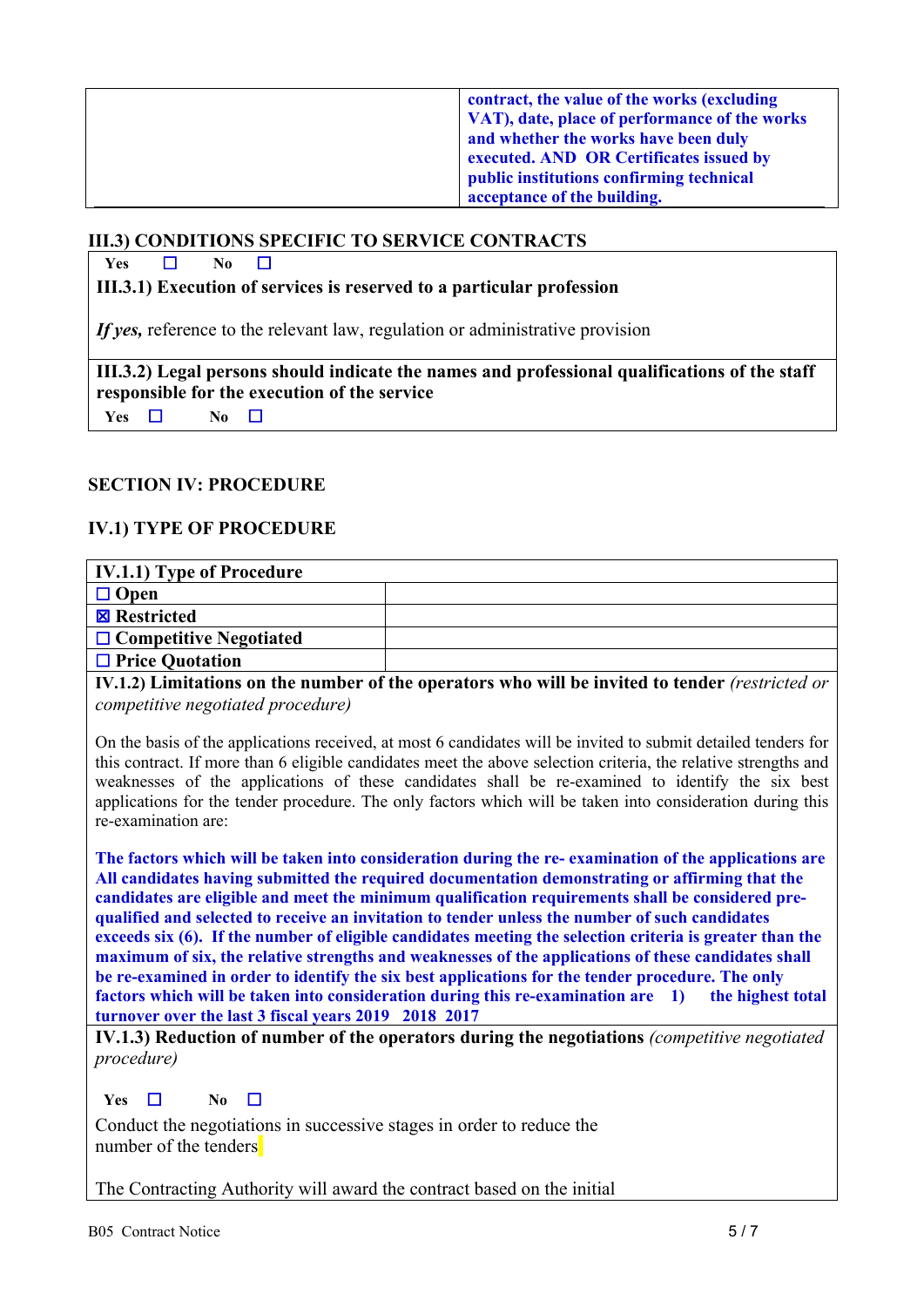| <b>Yes</b><br>No.<br>$\Box$                                                                    |  |  |  |  |  |
|------------------------------------------------------------------------------------------------|--|--|--|--|--|
| tenders without negotiations                                                                   |  |  |  |  |  |
|                                                                                                |  |  |  |  |  |
| IV.1.4) The minimal number of candidates that will be invited to submit the initial tenders is |  |  |  |  |  |
| IV.1.5) Information about electronic auction                                                   |  |  |  |  |  |
|                                                                                                |  |  |  |  |  |
| Electronic auction will be used:<br>$P_{O}$<br>Jo.                                             |  |  |  |  |  |
| Additional information about electronic auction:                                               |  |  |  |  |  |

# **IV.2) AWARD CRITERIA**

| 図<br>or | <b>Lowest price</b>                                   |
|---------|-------------------------------------------------------|
|         | The most economically advantageous tender in terms of |
|         |                                                       |

# **IV.3) ADMINISTRATIVE INFORMATION**

| IV.3.1) Previous publications concerning the same contract                                                      |
|-----------------------------------------------------------------------------------------------------------------|
| No<br><b>Yes</b><br>П<br>×                                                                                      |
|                                                                                                                 |
| If yes,                                                                                                         |
| Prior Indicative Notice:<br>of                                                                                  |
|                                                                                                                 |
| Other publications (if applicable):                                                                             |
| of                                                                                                              |
| of                                                                                                              |
| $\boxtimes$<br>$\Box$<br>Yes<br>N <sub>0</sub>                                                                  |
| <b>Payable documents</b>                                                                                        |
|                                                                                                                 |
| If yes, price<br><b>EUR</b>                                                                                     |
| Terms and method of payment:                                                                                    |
| IV.3.2) Time limit for receipt of <i>tenders / applications:</i>                                                |
|                                                                                                                 |
| time 14:00:00 place Bids are submitted electronically through the E-procurement<br>date 24.08.2020              |
| platform                                                                                                        |
| IV.3.3) Time limits is shortened for submission of <i>tenders / applications</i> : Yes $\square$ No $\boxtimes$ |
|                                                                                                                 |
| If yes, provide justification:                                                                                  |
| IV.3.4) Is tender security needed:                                                                              |
| $\Box$<br>Yes<br>N <sub>0</sub><br>⊠                                                                            |
|                                                                                                                 |
| If yes, the value of tender security                                                                            |
| Validity of tender security in days<br>months<br>or                                                             |
| 6/7<br><b>B05</b> Contract Notice                                                                               |